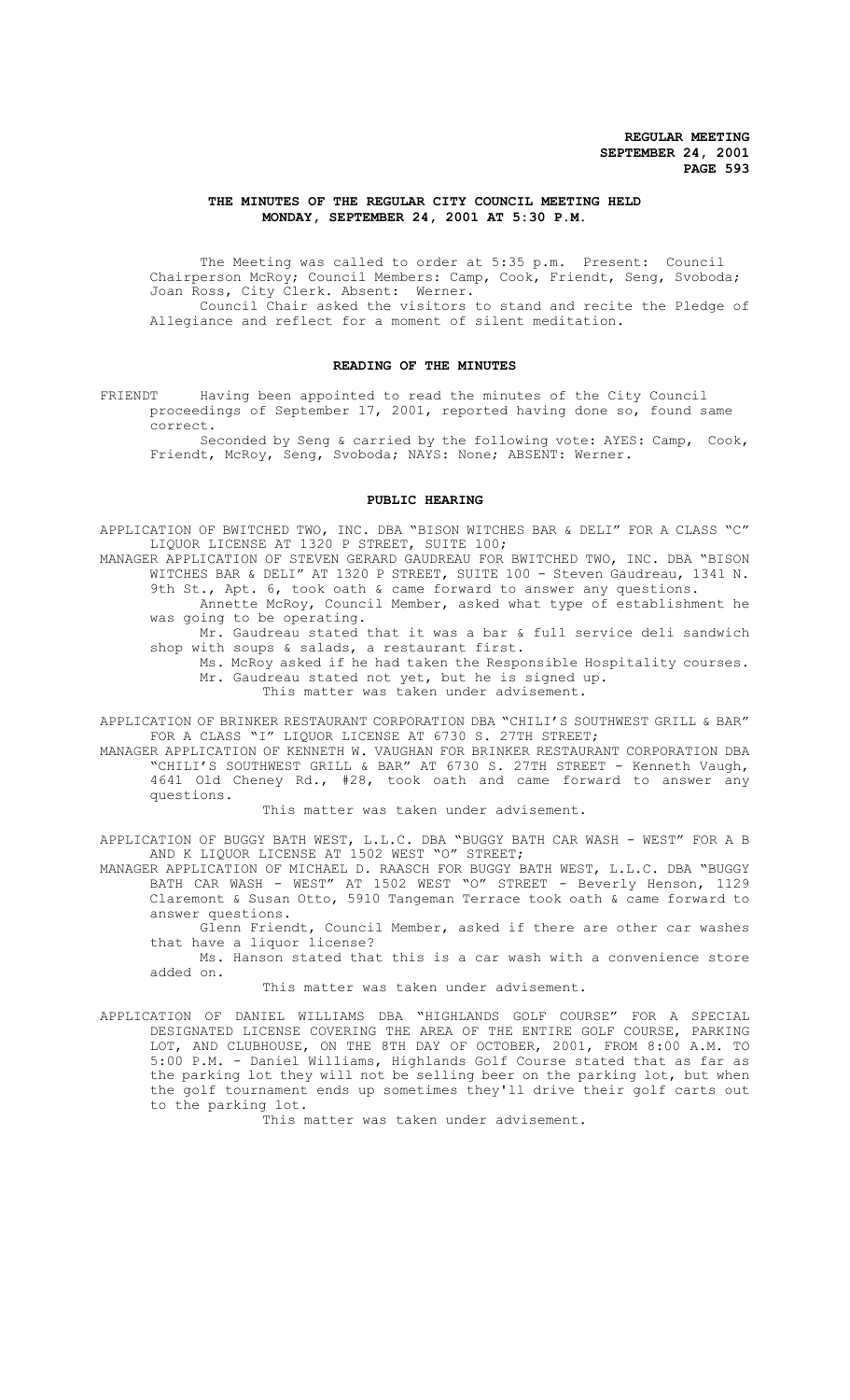VACATING THE NORTH-SOUTH ALLEY IN BLOCK 119, ORIGINAL PLAT OF LINCOLN, GENERALLY LOCATED AT 10TH STREET AND LINCOLN MALL - Seacrest & Kalkowski, 1111 Lincoln Mall, Suite 350, representing NEBCO, Inc. the property owner of the blocks bounded by Lincoln Mall, 10th Street, K Street, and 11th Street. They requested to have 2nd & 3rd Reading this date to help accommodate a potential trade of right-of-way with the Public Works Dept. in another part of our community.

Mr. Friendt asked if this was tied to a trade?

Mr. Seacrest stated that this vacation does not dispose of the property it just vacates it as a public right-of-way space. This allows the administration to sell or exchange or figure out what to do with it. They have been in touch with Public Works to decide what to do with it. This matter was taken under advisement.

AMENDING TITLE 26 OF THE LINCOLN MUNICIPAL CODE RELATING TO THE LAND SUBDIVISION ORDINANCE TO GROUP ALL APPLICATION FEES INTO ONE CHAPTER, TO ADD AN APPLICATION FEE FOR A REQUEST TO AMEND THE CONDITIONS OF AN APPROVED FINAL PLAT, TO VACATE A FINAL PLAT, AND TO AMEND THE TEXT OF THE LAND SUBDIVISION ORDINANCE - Ray Hill, Planning Dept. came forward to answer any questions.

Ms. McRoy, questioned the analysis on page 2 of the worksheet reference the fees due to amending or sending back a final plat or preliminary plat.

Mr. Hill stated it had nothing to do with what the Council does, it has to do with an owner of property who has an approved final plat that decides they want to change the rules under which the final plat was approved.

Jonathan Cook, Council Member, thanked the Planning Dept. for bringing this forward. He feels there has been an abuse of the process where people don't fulfill their obligations under what has been approved and then they come back for a waiver after they've been caught. This matter was taken under advisement.

**\*\* END OF PUBLIC HEARING \*\***

### **MISCELLANEOUS BUSINESS PUBLIC HEARING**

Mike Morosin, 2055 "S" St., Past President of Malone Neighborhood Assoc., came forward to thank the Council for their support of the problems at Trago Park. He also asked how a person could get a copy of the minutes verbatim since the minutes are in an abbreviated form now. Joan Ross, City Clerk, responded that a video tape is on file for 3 years and the audio tape is on file for 5 years. These can be

purchased for a fee.

Annette McRoy, Council Member, stated she spoke with UNL. They are taking the matter of the problems after the Notre Dame game seriously and they stated they will contact Notre Dame as well. This matter was taken under advisement.

# **COUNCIL ACTION**

#### **LIQUOR RESOLUTIONS**

APPLICATION OF BWITCHED TWO, INC. DBA "BISON WITCHES BAR & DELI" FOR A CLASS "C" LIQUOR LICENSE AT 1320 P STREET, SUITE 100 - CLERK read the following resolution, introduced by Jon Camp, who moved its adoption

for approval:<br>A-81107 BE IT R BE IT RESOLVED by the City Council of the City of Lincoln, Nebraska:

That after hearing duly had as required by law, consideration of the facts of this application, the Nebraska Liquor Control Act, and the pertinent City ordinances, the City Council recommends that the application of Bwitched Two, Inc. dba "Bison Witches Bar & Deli" for a Class "C" liquor license at 1320 P Street, Suite 100, Lincoln, Nebraska, for the license period ending October 31, 2001, be approved with the

condition that the premise complies in every respect with all city and state regulations. The City Clerk is directed to transmit a copy of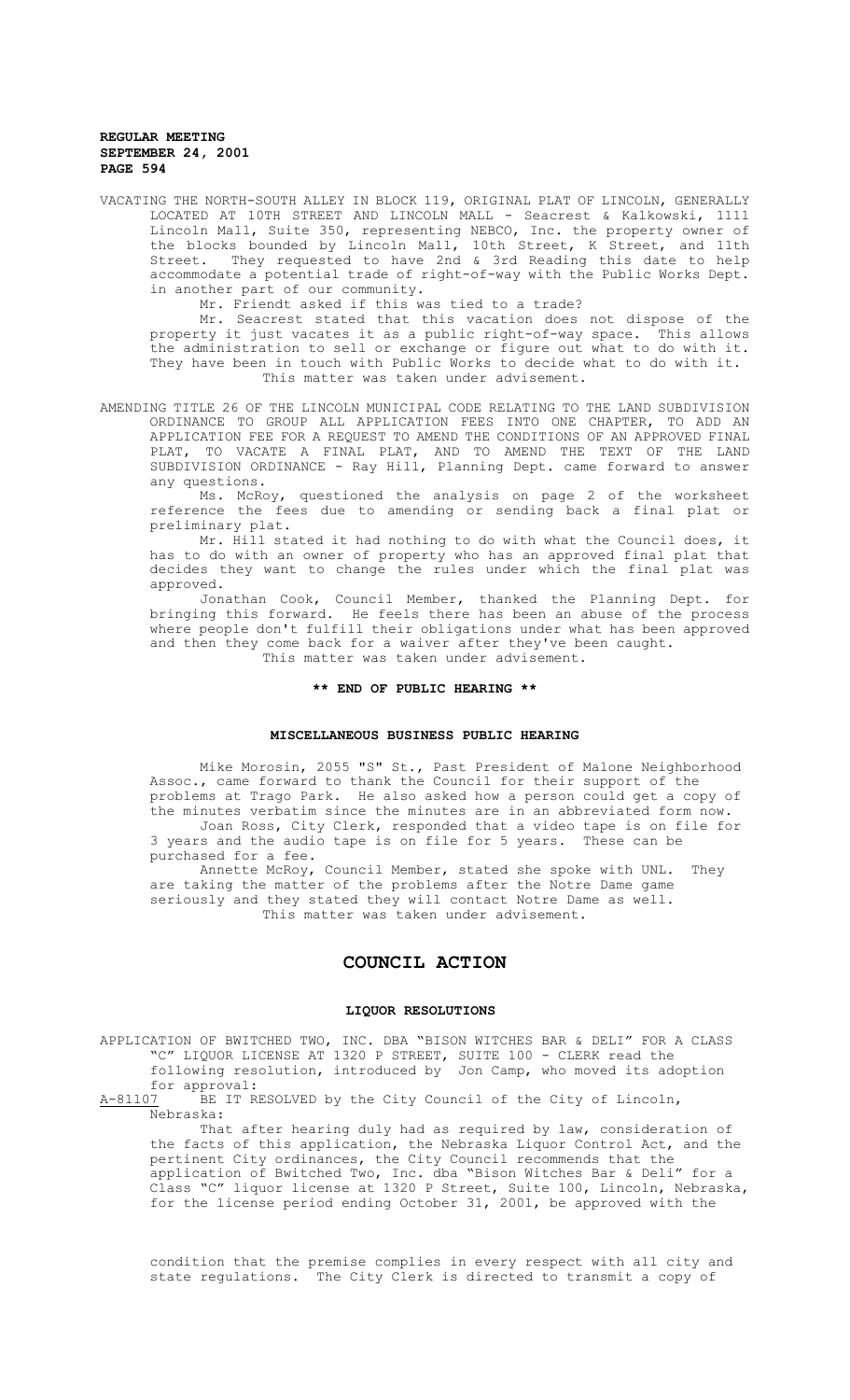this resolution to the Nebraska Liquor Control Commission. Introduced by Jon Camp Seconded by Seng & carried by the following vote: AYES: Camp, Cook, Friendt, McRoy, Seng, Svoboda; NAYS: None; ABSENT: Werner.

MANAGER APPLICATION OF STEVEN GERARD GAUDREAU FOR BWITCHED TWO, INC. DBA<br>"BISON WITCHES BAR & DELI" AT 1320 P STREET, SUITE 100 - CLERK read the "BISON WITCHES BAR & DELI" AT 1320 P STREET, SUITE 100 following resolution, introduced by Jon Camp, who moved its adoption for approval:<br>A-81108 WHEREAS

WHEREAS, Bwitched Two, Inc. dba "Bison Witches Bar & Deli" located at 1320 P Street, Suite 100, Lincoln, Nebraska has been approved for a Retail Class "C" liquor license, and now requests that Steven Gerard Gaudreau be named manager;

WHEREAS, Steven Gerard Gaudreau appears to be a fit and proper person to manage said business.

NOW, THEREFORE, BE IT RESOLVED by the City Council of the City of Lincoln, Nebraska:

That after hearing duly had as required by law, consideration of the facts of this application, the Nebraska Liquor Control Act, and the pertinent City ordinances, the City Council recommends that Steven Gerard Gaudreau be approved as manager of this business for said licensee. The City Clerk is directed to transmit a copy of this resolution to the Nebraska Liquor Control Commission.

Introduced by Jon Camp<br>Jllowing vote: AYES: Camp, Seconded by Seng & carried by the following vote: Cook, Friendt, McRoy, Seng, Svoboda; NAYS: None; ABSENT: Werner.

APPLICATION OF BRINKER RESTAURANT CORPORATION DBA "CHILI'S SOUTHWEST GRILL & BAR" FOR A CLASS "I" LIQUOR LICENSE AT 6730 S. 27TH STREET - CLERK read the following resolution, introduced by Jon Camp, who moved its

adoption for approval:<br>A-81109 BE IT RESOLVED b BE IT RESOLVED by the City Council of the City of Lincoln, Nebraska:

That after hearing duly had as required by law, consideration of the facts of this application, the Nebraska Liquor Control Act, and the pertinent City ordinances, the City Council recommends that the application of Brinker Restaurant Corporation dba "Chili's Southwest Grill & Bar" for a Class "I" liquor license at 6730 S. 27th Street, Lincoln, Nebraska, for the license period ending April 30, 2002, be approved with the condition that the premise complies in every respect with all city and state regulations. The City Clerk is directed to transmit a copy of this resolution to the Nebraska Liquor Control Commission.

Introduced by Jon Camp Seconded by Seng & carried by the following vote: AYES: Camp, Cook, Friendt, McRoy, Seng, Svoboda; NAYS: None; ABSENT: Werner.

MANAGER APPLICATION OF KENNETH W. VAUGHAN FOR BRINKER RESTAURANT CORPORATION DBA "CHILI'S SOUTHWEST GRILL & BAR" AT 6730 S. 27TH STREET - CLERK read the following resolution, introduced by Jon Camp, who moved its

adoption for approval:<br>A-81110 WHEREAS, Brinker WHEREAS, Brinker Restaurant Corporation dba "Chili's Southwest Grill & Bar" located at 6730 S. 27th Street, Lincoln, Nebraska has been approved for a Retail Class "I" liquor license, and now requests that Kenneth W. Vaughan be named manager;

WHEREAS, Kenneth W. Vaughan appears to be a fit and proper person to manage said business.

NOW, THEREFORE, BE IT RESOLVED by the City Council of the City of Lincoln, Nebraska:

That after hearing duly had as required by law, consideration of the facts of this application, the Nebraska Liquor Control Act, and the pertinent City ordinances, the City Council recommends that Kenneth W.<br>Vaughan be approved as manager of this business for said licensee. The Vaughan be approved as manager of this business for said licensee. City Clerk is directed to transmit a copy of this resolution to the Nebraska Liquor Control Commission.

Introduced by Jon Camp Seconded by Seng & carried by the following vote: AYES: Camp, Cook, Friendt, McRoy, Seng, Svoboda; NAYS: None; ABSENT: Werner.

APPLICATION OF BUGGY BATH WEST, L.L.C. DBA "BUGGY BATH CAR WASH - WEST" FOR A B AND K LIQUOR LICENSE AT 1502 WEST "O" STREET - CLERK read the following resolution, introduced by Jon Camp, who moved its adoption for approval: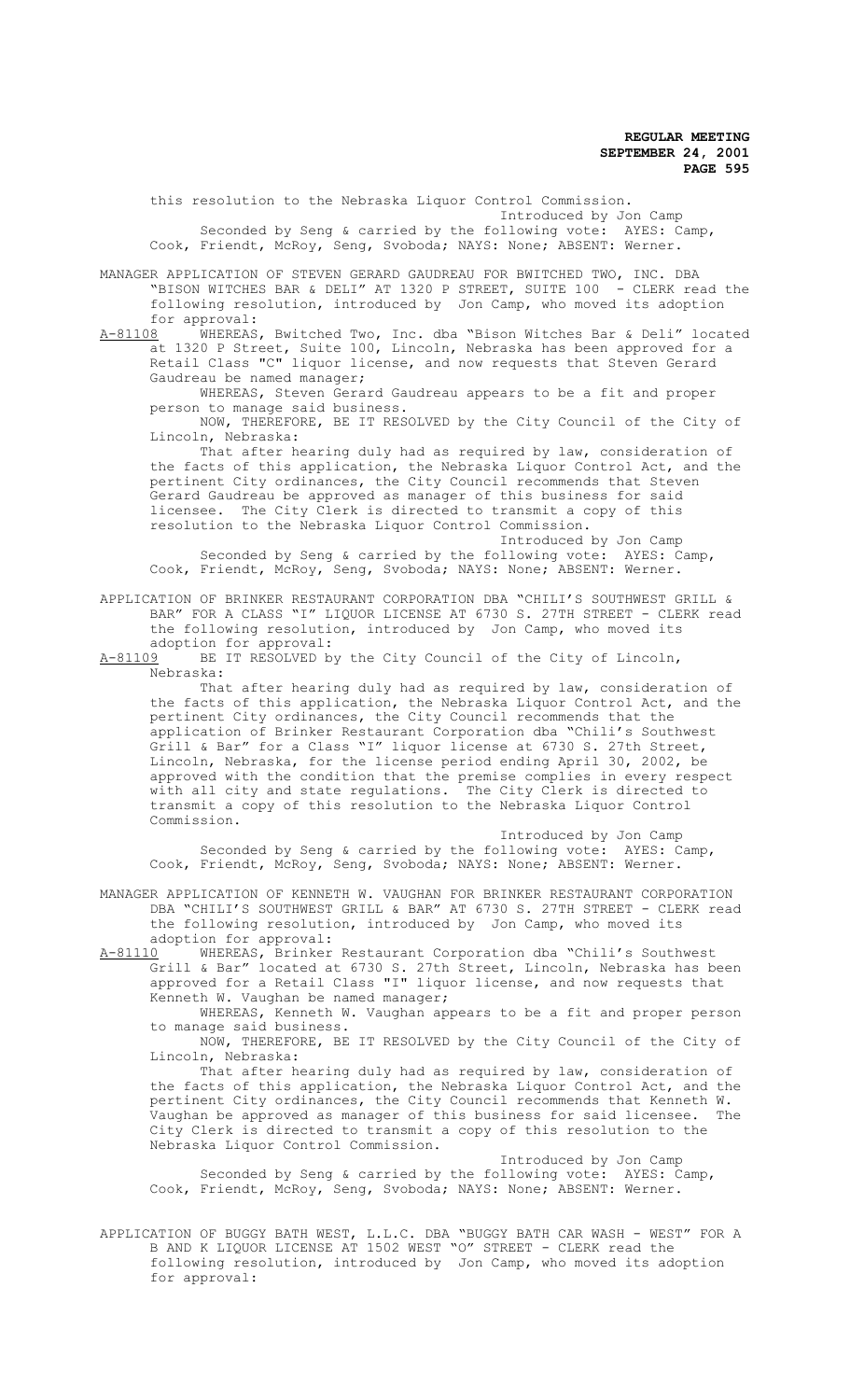A-81111 BE IT RESOLVED by the City Council of the City of Lincoln, Nebraska: That after hearing duly had as required by law, consideration of the facts of this application, the Nebraska Liquor Control Act, and the pertinent City ordinances, the City Council recommends that the application of Buggy Bath West, L.L.C. dba "Buggy Bath Car Wash - West" for a Class "B" and "K" liquor license at 1502 West O Street, Lincoln, Nebraska, for the license period ending April 30, 2002, be approved with the condition that the premise complies in every respect with all city and state regulations. The City Clerk is directed to transmit a copy of this resolution to the Nebraska Liquor Control Commission. Introduced by Jon Camp<br>
bllowing vote: AYES: Camp, Seconded by Seng & carried by the following vote: Cook, Friendt, McRoy, Seng, Svoboda; NAYS: None; ABSENT: Werner. MANAGER APPLICATION OF MICHAEL D. RAASCH FOR BUGGY BATH WEST, L.L.C. DBA "BUGGY BATH CAR WASH - WEST" AT 1502 WEST "O" STREET - CLERK read the following resolution, introduced by Jon Camp, who moved its adoption for approval:<br>A-81112 WHEREAS A-81112 WHEREAS, Buggy Bath West, L.L.C. dba "Buggy Bath Car Wash - West" located at 1502 West O Street, Lincoln, Nebraska has been approved for a Retail Class "B/K" liquor license, and now requests that Michael D. Raasch be named manager; WHEREAS, Michael D. Raasch appears to be a fit and proper person to manage said business. NOW, THEREFORE, BE IT RESOLVED by the City Council of the City of Lincoln, Nebraska: That after hearing duly had as required by law, consideration of the facts of this application, the Nebraska Liquor Control Act, and the pertinent City ordinances, the City Council recommends that Michael D. Raasch be approved as manager of this business for said licensee. The City Clerk is directed to transmit a copy of this resolution to the Nebraska Liquor Control Commission. Introduced by Jon Camp Seconded by Seng & carried by the following vote: AYES: Camp, Cook, Friendt, McRoy, Seng, Svoboda; NAYS: None; ABSENT: Werner. APPLICATION OF LANCASTER COUNTY AGRICULTURAL SOCIETY INC. DBA "LANCASTER EVENT CENTER" FOR AN ADDITION TO ITS LICENSED PREMISES CONSISTING OF A COURTYARD AREA AND COVERED WALKWAY APPROXIMATELY 325' BY 175', A PASSAGEWAY APPROXIMATELY 200' BY 100' AND A SMALL ANIMAL BUILDING 240' BY 90' LOCATED AT 4011 N. 84TH STREET - PRIOR TO READING: CAMP Moved to delay action & continue public hearing to 10/01/01. Seconded by Seng & carried by the following vote: AYES: Camp, Cook, Friendt, McRoy, Seng, Svoboda; NAYS: None; ABSENT: Werner. APPLICATION OF THAI GARDEN L.L.C. DBA "THAI GARDEN RESTAURANT" FOR A CLASS "I" LIQUOR LICENSE AT 1245 Q STREET, SUITE 100 - PRIOR TO READING: CAMP Moved to delay action & continue public hearing to 10/08/01. Seconded by Seng & carried by the following vote: AYES: Camp, Cook, Friendt, McRoy, Seng, Svoboda; NAYS: None; ABSENT: Werner. MANAGER APPLICATION OF ZHONGWEN JIANG WEI FOR THAI GARDEN L.L.C. DBA "THAI GARDEN RESTAURANT" AT 1245 Q STREET, SUITE 100 - PRIOR TO READING: CAMP Moved to delay action & continue public hearing to 10/08/01. Seconded by Seng & carried by the following vote: AYES: Camp, Cook, Friendt, McRoy, Seng, Svoboda; NAYS: None; ABSENT: Werner.

APPLICATION OF DANIEL WILLIAMS DBA "HIGHLANDS GOLF COURSE" FOR A SPECIAL DESIGNATED LICENSE COVERING THE AREA OF THE ENTIRE GOLF COURSE, PARKING LOT, AND CLUBHOUSE, ON THE 8TH DAY OF OCTOBER, 2001, FROM 8:00 A.M. TO 5:00 P.M. - CLERK read the following resolution, introduced by Jon Camp, who moved its adoption for approval:<br>A-81113 BE IT RESOLVED by the City Council o

BE IT RESOLVED by the City Council of the City of Lincoln, Nebraska: That after hearing duly had as required by law, consideration of

the facts of this application, the Nebraska Liquor Control Act, and the pertinent City ordinances, the City Council recommends that the application of Daniel Williams dba "Highlands Golf Course" for a Special Designated License covering the area of the entire golf course, parking lot, and clubhouse, at 5501 N.W. 12th Street, Lincoln, Nebraska, on the 8th day of October, 2001, between the hours of 8:00 a.m. and 5:00 p.m., be approved with the condition that the premise complies in every respect with all City and State regulations and with the following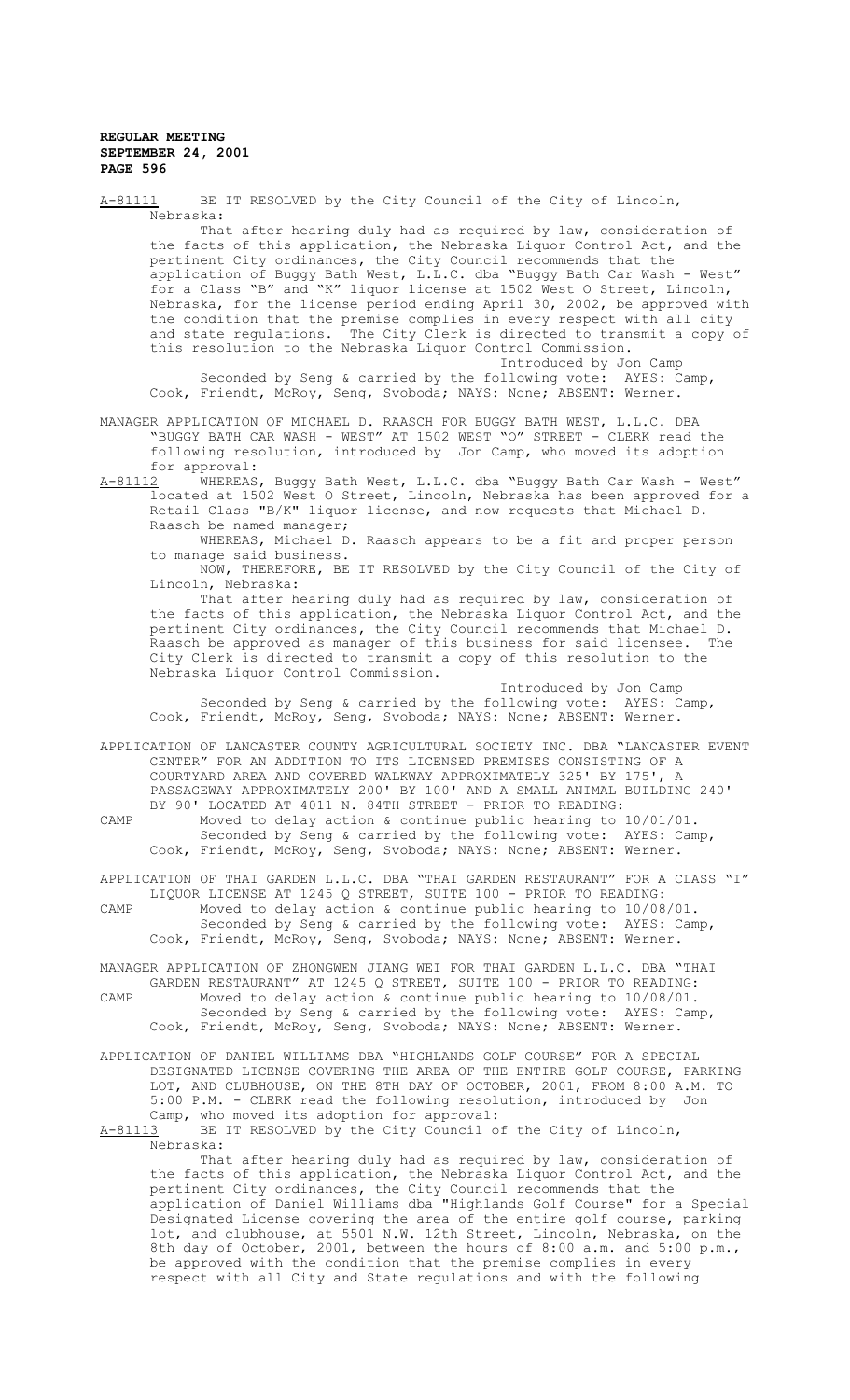requirements:

1. Identification to be checked, wristbands required on all parties wishing to consume alcohol. 2. Adequate security shall be provided for the event.

3. Responsible alcohol service practices shall be followed. BE IT FURTHER RESOLVED the City Clerk is directed to transmit a copy of this resolution to the Nebraska Liquor Control Commission. Introduced by Jon Camp Seconded by Seng & carried by the following vote: AYES: Camp, Cook, Friendt, McRoy, Seng; NAYS: Svoboda; ABSENT: Werner.

#### **ORDINANCES - 2ND READING**

VACATING THE NORTH-SOUTH ALLEY IN BLOCK 119, ORIGINAL PLAT OF LINCOLN, GENERALLY LOCATED AT 10TH STREET AND LINCOLN MALL - PRIOR TO READING:

SENG Moved to suspend the rules to have 2nd & 3rd Readings on this date.

Seconded by Friendt & carried by the following vote: AYES: Camp, Cook, Friendt, McRoy, Seng, Svoboda; NAYS: None; ABSENT: Werner.

- CLERK Read an ordinance, introduced by Coleen Seng for Terry Werner who was absent, vacating the north-south alley in Block 119, Original Plat, generally located at 10th Street and Lincoln Mall and retaining title thereto in the City of Lincoln, the second time. **(See Council Action under "ORDINANCES - 3RD READING".)**
- AMENDING TITLE 26 OF THE LINCOLN MUNICIPAL CODE RELATING TO THE LAND SUB-DIVISION ORDINANCE TO GROUP ALL APPLICATION FEES INTO ONE CHAPTER, TO ADD AN APPLICATION FEE FOR A REQUEST TO AMEND THE CONDITIONS OF AN APPROVED FINAL PLAT, TO VACATE A FINAL PLAT, AND TO AMEND THE TEXT OF THE LAND SUBDIVISION ORDINANCE - CLERK read and ordinance, introduced by Terry Werner, amending title 26 of the Lincoln Municipal Code relating to the land subdivision ordinance to group all application fees into one chapter, to add an application fee for a request to amend the conditions of an approved final plat, to vacate a final plat, and to amend the text of the land subdivision ordinance, the second time.

# **RESOLUTIONS**

- AUTHORIZING SUBMITTAL OF A GRANT APPLICATION TO THE TRANSPORTATION ENHANCEMENT PROGRAM FOR THE CONSTRUCTION OF THE MOPAC WEST TRAIL ALONG THE MOPAC RAILROAD CORRIDOR BETWEEN 18TH AND X STREETS AND 30TH AND X STREET - CLERK read the following resolution, introduced by Jon Camp, who moved its adoption:<br>A-81114 WHEREAS
- A-81114 WHEREAS, the City of Lincoln through its Parks and Recreation Department intends to apply to the State of Nebraska Department of Roads for financial assistance from the Transportation Enhancement Program for the purpose of constructing the "MoPac West - Husker Link" a one-mile pedestrian/bicycle trail linking the MoPac East Trail with the future Antelope Valley Project, Rock Island Trail, and the UNL Campus in Lancaster County, Nebraska. The project will include the construction of a twelve-foot wide concrete pathway and associated landscape and safety features on publicly owned property along the MoPac Railroad corridor between 18th and "X" streets and 30th and "X" Streets.

WHEREAS, the total cost of the project will be \$495,000 which includes \$100,000 for an easement and construction cost of \$395,000. The grant to fund approximately 74% of total construction cost is being requested with at least 26% of the remainder of the cost of construction and acquisition of the easement being matched by the City of Lincoln CIP budget, and \$90,000 in donations from the Great Plains Trails Network.

WHEREAS, the City of Lincoln wishes to express its support for the project and its willingness to commit to the cost of operation and maintenance of the completed facility in a safe and attractive manner for the public.

NOW, THEREFORE, BE IT RESOLVED by the City Council of the City of Lincoln, Nebraska:

That the City of Lincoln hereby expresses its support for the application being made by its Parks and Recreation Department to the State of Nebraska Department of Roads for financial assistance from the Transportation Enhancement Program for the purpose of constructing the project described above and known as the "MoPac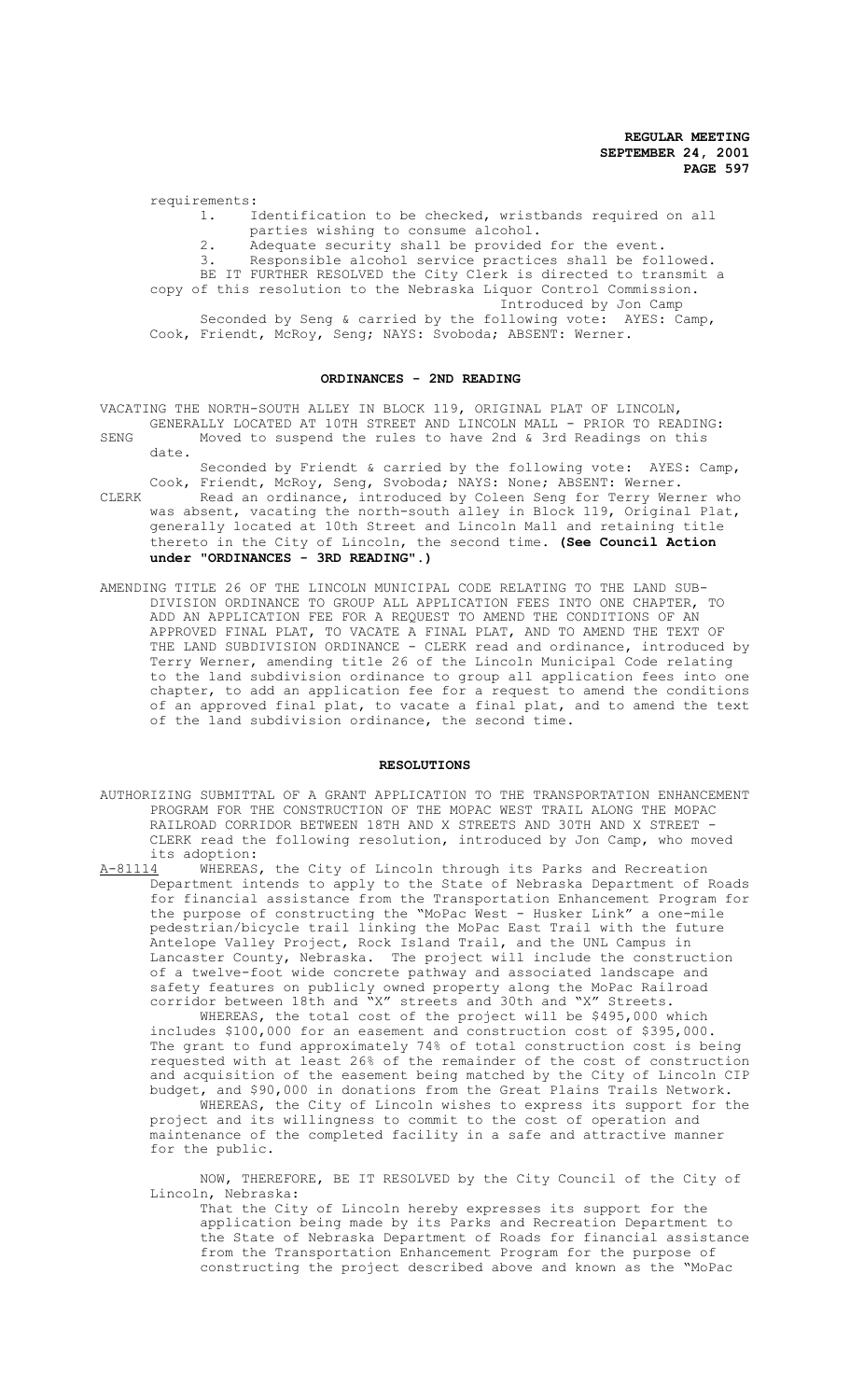West - Husker Link." Terry Genrich, Parks and Recreation Department Natural Resources and Greenways Manager, is hereby designated as the Project Liaison Officer to work with the State of Nebraska Department of Roads staff and shall be the principal contact for this project.

The City of Lincoln will not discriminate against any person on the basis of race, color, age, religion, handicap, sex, or national origin in the use of the proposed project acquired or developed pursuant to the application for financial assistance. The City of Lincoln certifies that it has the financial capabilities to operate and maintain the completed facility in a safe and attractive manner for public use and further certifies that it will comply, where applicable, with the Americans with Disabilities Act by make the facilities accessible to the handicapped.

The City Clerk is directed to transmit a certified copy of this resolution to the Parks and Recreation Department for inclusion with the application to the State of Nebraska Department of Roads.

Introduced by Jon Camp<br>ollowing vote: AYES: Camp, Seconded by Seng & carried by the following vote: Cook, Friendt, McRoy, Seng, Svoboda; NAYS: None; ABSENT: Werner.

SPECIAL PERMIT 1926 - APPLICATION OF MARK LYON ON BEHALF OF IDEAL GROCERY FOR AUTHORITY TO SELL ALCOHOLIC BEVERAGES FOR CONSUMPTION OFF THE PREMISES AT S. 27TH AND F STREETS - PRIOR TO READING:

- COOK Moved to amend Bill No. 01R-248 in the following manner: 1. On page 2, line 2, delete the words "between the hours of 7:30 a.m. to 6:30 p.m., Monday through Saturday."
	- 2. On page 2, line 5, after the word "waived" insert the following language: provided that the sale of alcoholic beverages for consumption off the premises is limited to the sale of wine only between the hours of 7:30 a.m. to 6;30 p.m. , Monday through Saturday as the City Council finds that the restricted sales and limited hours of operation and the fact that S. 27th Street is a heavily traveled principal arterial street which separates the licensed premises from the B-3 zoned residential uses to the east across S. 27th Street protects said residential uses from the adverse impact which normally would be caused by the lack of the<br>required 100 foot separation. No additional types of required 100 foot separation. alcoholic beverages and/or expansion of the hours of sale shall be permitted unless approved by formal amendment of this Special Permit. The amendment shall be submitted to the Planning Commission and the City Council in the same manner as an original special permit for the sale of alcoholic beverages for consumption off the premises.

Seconded by Seng & carried by the following vote: AYES: Camp, Cook, Friendt, Seng, Svoboda; NAYS: McRoy; ABSENT: Werner.

CLERK Read the following resolution, introduced by Jonathan Cook for Terry Werner who was absent, who moved its adoption:<br>A-81116 WHEREAS, Mark W. Lyon has submitted an applica A-81116 MHEREAS, Mark W. Lyon has submitted an application designated as

Special Permit No. 1926 for authority to sell alcoholic beverages for consumption off the premises at Ideal Grocery at 905 S. 27th Street, legally described as:

Lots 32, 33, 34, 35, and 36, Block 1, Houtz Place, located in the Southeast Quarter of Section 25, Township 10 North, Range 6 East of the 6th P.M. Lincoln, Lancaster County, Nebraska; and

WHEREAS, the real property adjacent to the area included within the site plan for this permit to sell alcoholic beverages for consumption off the premises will not be adversely affected; and

WHEREAS, said site plan together with the terms and conditions hereinafter set forth are consistent with the intent and purpose of Title 27 of the Lincoln Municipal Code to promote the public health, safety, and general welfare.

NOW, THEREFORE, BE IT RESOLVED by the City Council of the City of Lincoln, Nebraska:

That the application of Mark W. Lyon, hereinafter referred to as "Permittee", to sell alcoholic beverages for consumption off the premises on property legally described above be and the same is hereby granted under the provisions of Section 27.63.685 of the Lincoln Municipal Code upon condition that operation of said licensed premises be in strict compliance with said application, the site plan, and the following additional express terms, conditions, and requirements: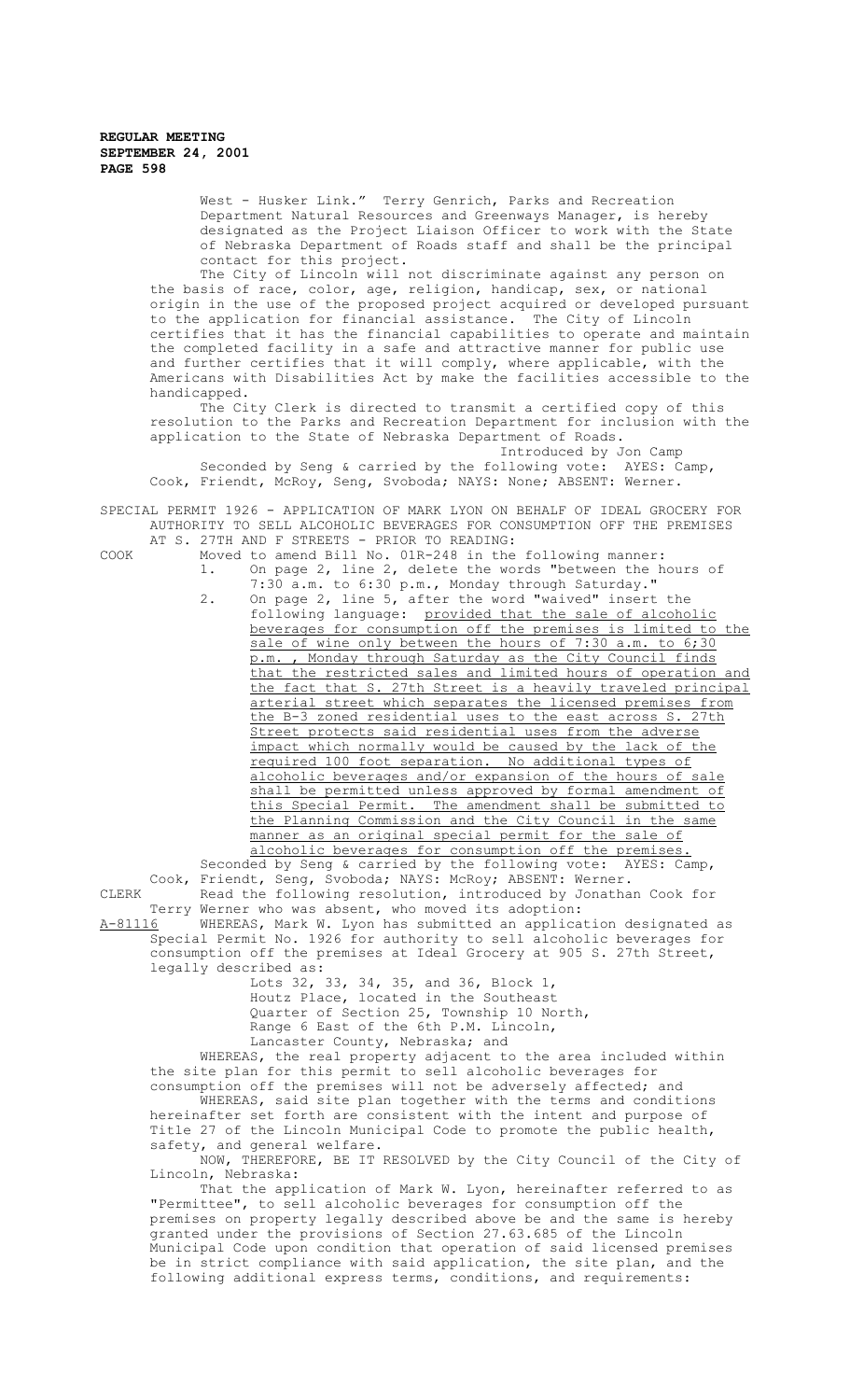1. This permit approves the sale of alcoholic beverages for consumption off the premises between the hours of 7:30 a.m. to 6:30 p.m., Monday through Saturday at the establishment known as Ideal Grocery, located at 905 S. 27th Street.

2. Section 27.63.685(c) of the Lincoln Municipal Code which requires a 100 foot separation between residential uses and the licensed premises is hereby waived.

3. The site plan approved by this permit shall be the basis for all interpretations of setbacks, yards, location of parking and circulation elements, and similar matters.

4. The terms, conditions, and requirements of this resolution shall be binding and obligatory upon the Permittee, his successors, and assigns. The building official shall report violations to the City Council which may revoke the special permit or take such other action as may be necessary to gain compliance.<br>5 The Permittee shall sign

The Permittee shall sign and return the City's letter of acceptance to the City Clerk within 30 days following approval of the special permit, provided, however, said 30-day period may be extended up to six months by administrative amendment. The City Clerk shall file a copy of the resolution approving the special permit and the letter of acceptance with the Register of Deeds, filing fees therefor to be paid in advance by the Permittee.

Introduced by Terry Werner Seconded by Seng & carried by the following vote: AYES: Camp, Cook, Friendt, Seng, Svoboda; NAYS: McRoy; ABSENT: Werner.

ACCEPTING THE REPORT OF NEW AND PENDING CLAIMS AGAINST THE CITY AND APPROVING DISPOSITION OF CLAIMS SET FORTH THEREIN FOR THE PERIOD OF AUGUST 16 - 31, 2001. (YOAKUM, BAUER, DAVIS CLAIMS) - CLERK read the following resolution, introduced by Jon Camp, who moved its adoption:<br>A-81117 BE IT RESOLVED by the City Council of the City of Lin

BE IT RESOLVED by the City Council of the City of Lincoln, Nebraska:

That the claims listed in the attached report, marked as Exhibit "A", dated September 4, 2001, of various new and pending tort claims filed against the City of Lincoln with the Office of the City Attorney or the Office of the City Clerk, as well as claims which have been disposed of, are hereby received as required by Neb. Rev. Stat. \$ 13-905 (Reissue 1997). The dispositions of claims by the Office of the City Attorney, as shown by the attached report, are hereby approved: DENIED ALLOWED Ronnie L. Davis Reginald Bauer 1988 1999 1260.00<br>
Phil & Sandy Yoakum 1252.98 Phil & Sandy Yoakum

The City Attorney is hereby directed to mail to the various claimants listed herein a copy of this resolution which shows the final disposition of their claim.

Introduced by Jon Camp

Vote as follows: SENG Moved for denial of the Ronnie L. Davis claim. Seconded by Cook & carried by the following vote: AYES: Camp, Cook, Friendt, McRoy, Seng, Svoboda; NAYS: None; ABSENT: Werner.

FRIENDT Moved for denial of the Reginald Bauer claim. Seconded by Seng & carried by the following vote: AYES: Camp, Cook, Friendt, McRoy, Seng, Svoboda; NAYS: None; ABSENT: Werner.

SENG Moved for approval of the Phil & Sandy Yoakum claim. Seconded by Camp & **LOST** by the following vote: AYES: McRoy, Seng; NAYS: Camp, Cook, Friendt, Svoboda; ABSENT: Werner.

COOK Moved for denial of the Phil & Sandy Yoakum claim. Seconded by Seng & carried by the following vote: AYES: Camp, Cook, Friendt, Svoboda; NAYS: McRoy, Seng; ABSENT: Werner.

# **PETITIONS AND COMMUNICATIONS**

APP. OF BLESSED SACRAMENT CHURCH, 1720 LAKE ST. TO CONDUCT A RAFFLE ON OCT. 14, 2001 WITHIN THE CITY OF LINCOLN. (NEED A MOTION TO SET HEARING DATE FOR MON., OCT. 1, 2001 AT 1:30 P.M.) - CLERK requested a motion to set hearing date for Mon., Oct. 1, 2001 at 1:30 p.m.

CAMP So moved.

Seconded by Seng & carried by the following vote: AYES: Camp, Cook, Friendt, McRoy, Seng, Svoboda; NAYS: None; ABSENT: Werner.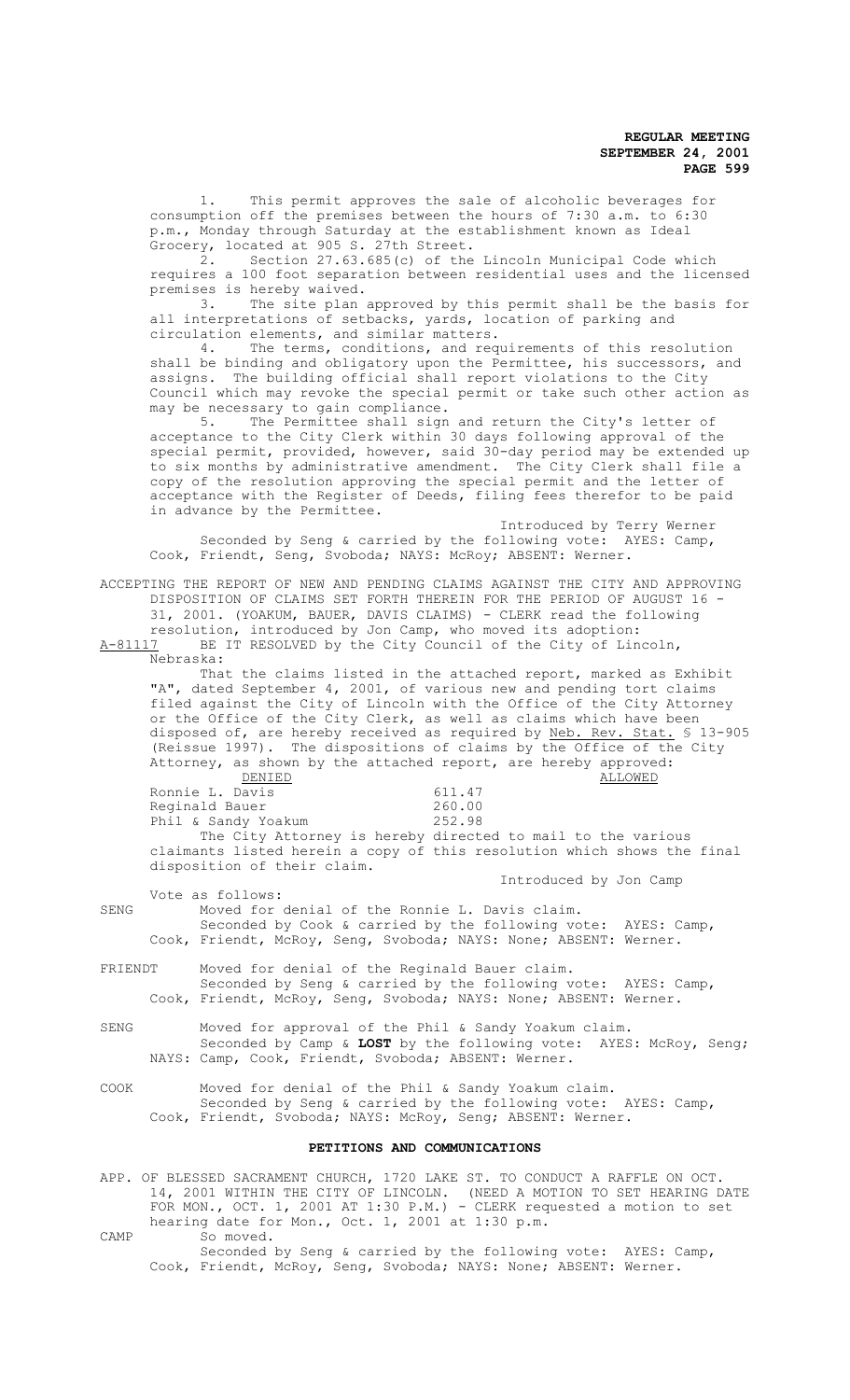#### **THE FOLLOWING WERE REFERRED TO THE PLANNING DEPT.:**

- Change of Zone 3340 App. of US Bank for a change from R-1 to B-1 on property at Woods Blvd. & 27<sup>th</sup> Street.
- Change of Zone 3341 App. of Jerry Coniglio for a change from AG to H-3 on property at 4901 S 14<sup>th</sup> Street.
- Special Permit No. 1931 App. of Richard C. Barkalow for an addition to existing one story, single family, frame structure at North  $27<sup>t</sup>$ Telluride Dr.
- Special Permit No. 1932 App. of Gokie Enterprises Inc. for sale of alcoholic beverages for consumption off the premises of convenience store with gas & carwash at North 27th & Telluride Dr.

Special Permit No. 1933 - App. of Cricket Nebraska Property Co. to install a new wireless tower at 5200 Calvert St., Union College Athletic Field.

- Special Permit No. 1934 App. of Zan It LLC to permit the sale of alcohol under a Class C Liquor License from the Nebraska Liquor Control Commission & waive parking lot surfacing requirements in parking lot design standards under Sec. 27.67.100 of the LMC at 2112 Cornhusker Highway.
- Special Permit No. 1013I App. of Steve Miers to increase height of flag pole to 80' at 6000 S. 56th St.
- PETITION TO VACATE PUBLIC WAY OF EAST/WEST ALLEY FROM  $1^{ST}$  TO  $2^{ND}$  STREET LOCATED IN BLOCK 264 LINCOLN ORIGINAL PLAT SIGNED BY JOHN WATSON, PEOPLE'S CITY MISSION - CLERK presented said petition which was referred to the Law Dept.
- APP. OF AMERICAN HEART ASSN., 1550 S. 70TH ST., #100, TO CONDUCT A LOTTERY FROM 10/01/01 TO 11/17/01 WITHIN THE CITY OF LINCOLN. (NEED A MOTION TO SET HEARING DATE FOR MON, OCT. 01, 2001 AT 1:30 P.M.) - CLERK requested a motion to set hearing date for Mon., Oct. 1, 2001 at 1:30 p.m.
- SENG So moved. Seconded by Seng & carried by the following vote: AYES: Camp, Cook, Friendt, McRoy, Seng, Svoboda; NAYS: None; ABSENT: Werner.

### **REPORTS OF CITY OFFICERS**

Clerk's Letter & Mayor's Approval of Ordinances & Resolutions passed on Sept. 10, 2001 - CLERK presented said report which was placed on file in the Office of the City Clerk. **(27-1)**

INVESTMENT OF FUNDS FOR SEPTEMBER 10 - 14, 2001 - CLERK read the following resolution, introduced by John Camp, moved its adoption:

A-81115 BE IT HEREBY RESOLVED BY THE CITY COUNCIL of the City of Lincoln, Nebraska:

That the attached list of investments be confirmed and approved, and the City Treasurer is hereby directed to hold said investments until maturity unless otherwise directed by the City Council. (Investments for September 10 - 14, 2001.)

Introduced by John Camp Seconded by Seng & carried by the following vote: AYES: Camp, Cook, Friendt, McRoy, Seng, Svoboda; NAYS: None; ABSENT: Werner.

- REPORTS OF CITY TREASURER OF TELECOMM. OCC. TAX FOR THE MONTH OF JUNE, 2001: ALIANT/ALLTEL; AUG., 2001: ATS MOBILE, WORKING ASSETS, TRACFONE WIRELESS, TOUCH AMERICA, TELIGENT SERVICES, PRIMUS,, ATLAS, LCI INT'L., QWEST, TRANS NAT'L, NEXTEL WEST, VARTEC, D& D, MCLEODUSA, XO LONG DISTANCE, GTC, NPCR/NEXTEL, LIGHTYEAR, GLOBALCOM, NOSVA, INCOMNET, RSL COM USA, TRI-M, COMDATA, TELCO DEV., NOS, WESTERN UNION, AFFINITY NETWORK, SINGLE BILLING - CLERK presented said report which was placed on file in the Office of the City Clerk. **(20)**
- REPORT OF CITY TREASURER OF FRANCHISE TAX FOR THE MONTH OF AUGUST, 2001 FROM UTILICORP UNITED - CLERK presented said report which was placed on file in the Office of the City Clerk. **(16-1)**

#### **ORDINANCES - 1ST READING**

VACATING S. 22ND STREET FROM THE NORTH LINE OF J STREET TO THE SOUTH LINE OF THE EAST-WEST ALLEY IN BLOCK 4, MCMURTRY'S ADDITION BETWEEN S. 21ST STREET AND S. 22ND STREET - CLERK read an ordinance, introduced by Jon Camp, vacating South 22nd Street from the north line of J Street to the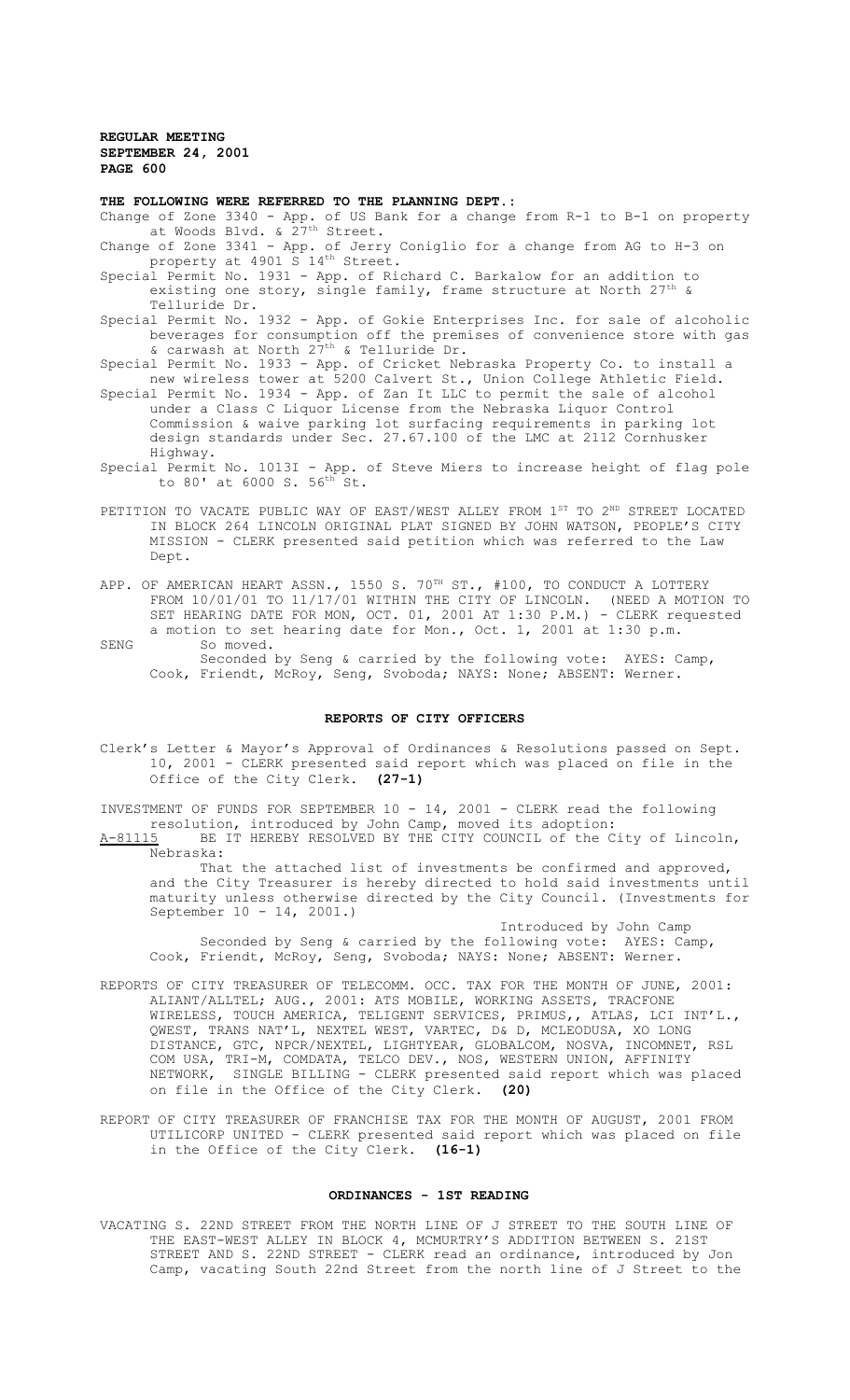south line of the east-west alley in Block 4, McMurtry's Addition between S. 21st Street and S. 22nd Street, and retaining title thereto in the City of Lincoln, Lancaster County, Nebraska, the first time.

### **ORDINANCES - 3RD READING**

- AMENDING SECTION 2.62.020 OF THE LINCOLN MUNICIPAL CODE TO INCLUDE BI-WEEKLY POST EMPLOYMENT HEALTH PLAN CONTRIBUTIONS FOR PURPOSES OF CALCULATING PENSION BENEFITS FOR PARTICIPANTS IN POLICE AND FIRE PENSION PLAN "A" PRIOR TO READING:
- SENG Moved to amend Bill No. 01-141 on page 2, lines 29 & 30, delete the underlined language & replace it with the following language: and the City's contributions to the Post Employment Health Plan (PEHP). Seconded by Cook & carried by the following vote: AYES: Camp, Cook, Friendt, McRoy, Seng, Svoboda, Werner; NAYS: None.

CLERK Read an ordinance, introduced by Ken Svoboda, amending Section 2.62.020 of the Lincoln Municipal Code to amend the definition of regular pay to include bi-weekly Post Employment Health Plan (PEHP) contributions for purposes of calculating pension benefits for participants in Police and Fire Pension Plan "A"; and repealing Section 2.62.020 of the Lincoln Municipal Code as hitherto existing, the third time.<br>SVOBODA

Moved to pass ordinance as amended. Seconded by Seng & carried by the following vote: AYES: Camp, Cook, Friendt, McRoy, Seng, Svoboda; NAYS: None; ABSENT: Werner. The ordinance, being numbered **#17914**, is recorded in Ordinance Book 24, Page

AMENDING SECTION 2.65.020 OF THE LINCOLN MUNICIPAL CODE TO AMEND THE DEFINITION OF REGULAR PAY TO INCLUDE BI-WEEKLY POST EMPLOYMENT HEALTH PLAN CONTRIBUTIONS FOR PURPOSES OF CALCULATING PENSION BENEFITS FOR PARTICIPANTS IN POLICE AND FIRE PENSION PLAN "B"- PRIOR TO READING: SENG Moved to amend Bill No. 01-142 on page 2, lines 36 & 37, delete the underlined language & replace it with the following language: and

the City's contributions to the Post Employment Health Plan (PEHP). Seconded by Cook & carried by the following vote: AYES: Camp, Cook, Friendt, McRoy, Seng, Svoboda, Werner; NAYS: None.

CLERK Read an ordinance, introduced by Ken Svoboda, amending Section 2.62.020 of the Lincoln Municipal Code to amend the definition of regular pay to include bi-weekly Post Employment Health Plan (PEHP) contributions for purposes of calculating pension benefits for participants in Police and Fire Pension Plan "B"; and repealing Section 2.65.020 of the Lincoln Municipal Code as hitherto existing, the third time.<br>SVORODA

Moved to pass the ordinance as amended.

Seconded by Seng & carried by the following vote: AYES: Camp, Cook, Friendt, McRoy, Seng, Svoboda; NAYS: None; ABSENT: Werner. The ordinance, being numbered **#17915**, is recorded in Ordinance Book 24, Page

AMENDING SECTION 2.66.020 OF THE LINCOLN MUNICIPAL CODE TO AMEND THE DEFINITION OF REGULAR PAY TO INCLUDE BI-WEEKLY POST EMPLOYMENT HEALTH PLAN CONTRIBUTIONS FOR PURPOSES OF CALCULATING PENSION BENEFITS FOR PARTICIPANTS IN POLICE AND FIRE PENSION PLAN "C" - PRIOR TO READING:

SENG Moved to amend Bill No. 01-143 on page 2, lines 37 & 38, delete the underlined language & replace it with the following language: and the City's contributions to the Post Employment Health Plan (PEHP). Seconded by Svoboda & carried by the following vote: AYES: Camp,

Cook, Friendt, McRoy, Seng, Svoboda; NAYS: None; ABSENT: Werner. CLERK Read an ordinance, introduced by Ken Svoboda, amending Section 2.66.020 of the Lincoln Municipal Code to amend the definition of regular pay to include bi-weekly Post Employment Health Plan (PEHP) contributions for purposes of calculating pension benefits for participants in Police & Fire Pension Plan "C"; and repealing Section 2.66.020 of the Lincoln Municipal Code as hitherto existing, the third time.<br>SVOBODA

Moved to pass the ordinance as amended.

Seconded by Seng & carried by the following vote: AYES: Camp, Cook, Friendt, McRoy, Seng, Svoboda; NAYS: None; ABSENT: Werner. The ordinance, being numbered **#17916**, is recorded in Ordinance Book 24, Page

CHANGE OF ZONE 3336 - APPLICATION OF REX ANDERSON FOR A CHANGE OF ZONE FROM I-1 INDUSTRIAL TO R-7 RESIDENTIAL ON PROPERTY GENERALLY LOCATED AT 19TH AND DUDLEY STREETS - PRIOR TO READING: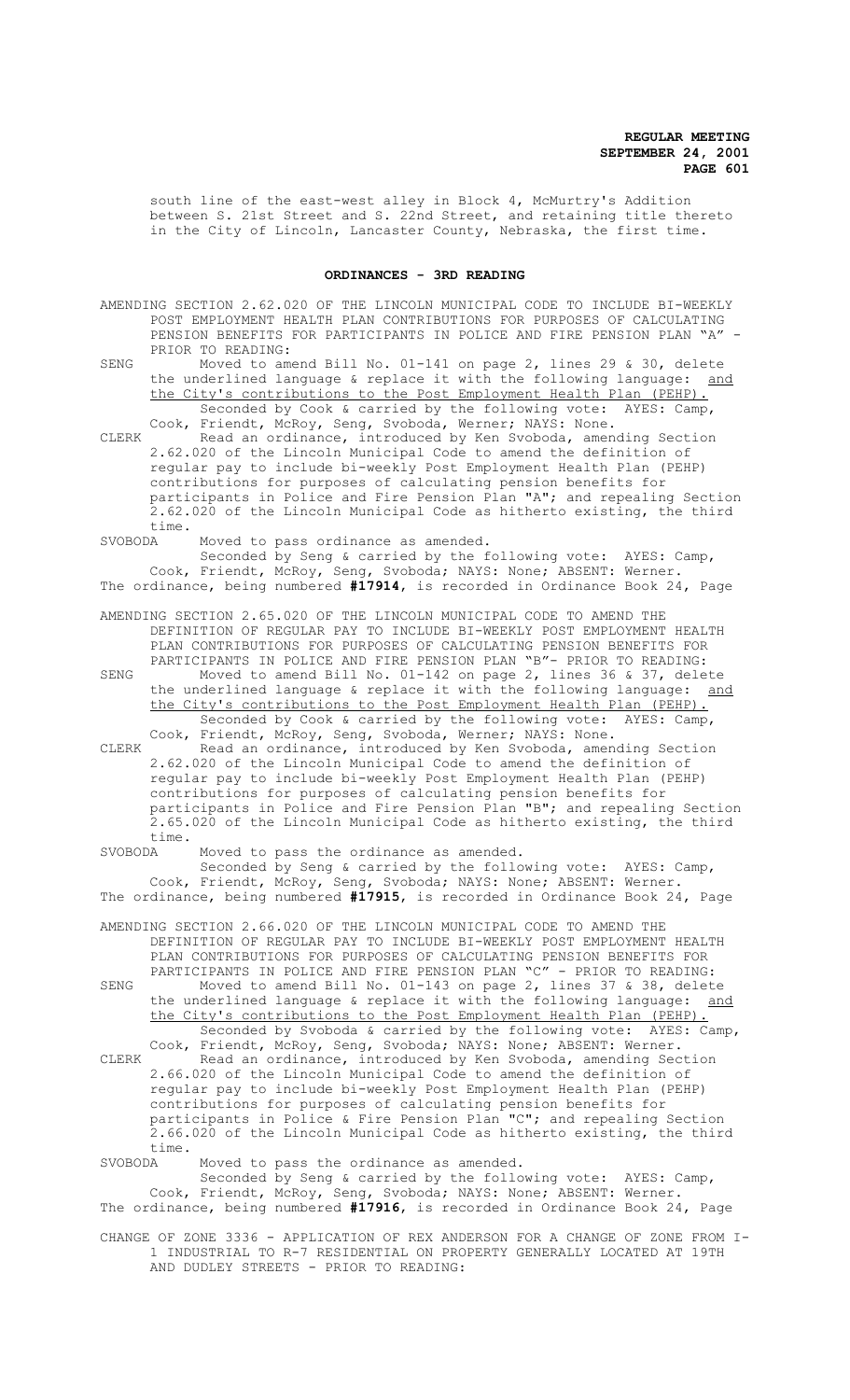COOK Moved to refer Bill No. 01-144 back to Planning Dept. Seconded by Seng & carried by the following vote: AYES: Camp, Cook, Friendt, McRoy, Seng, Svoboda; NAYS: None; ABSENT: Werner. CLERK Read an ordinance introduced by Ken Svoboda, amending the Lincoln Zoning District Maps attached to and made a part of Title 27 of the Lincoln Municipal Code, as provided by Section 27.05.020 of the Lincoln Municipal Code, by changing the boundaries of the districts established and shown thereon, the third time.

#### **MISCELLANEOUS BUSINESS**

#### **PENDING LIST -**

- VACATING W. N ST. FROM THE WEST LINE OF S. CODDINGTON TO A POINT APPROX. 300' WEST THEREOF. (11/6/00 - PLACED ON PENDING) - CLERK requested to remove from Pending for Public Hearing on 10/01/01.
- CAMP So moved. Seconded by Seng & carried by the following vote: AYES: Camp, Cook, Friendt, McRoy, Seng, Svoboda; NAYS: None; ABSENT: Werner.
- VACATING PINE LAKE RD. FROM THE WEST LINE OF LAZY ACRES SUBDIVISION EAST TO THE WEST LINE OF LOT 6 I.T., GENERALLY LOCATED WEST OF S. 14TH ST. & PINE LAKE RD. (2/26/01 - PLACED ON PENDING) - Clerk requested to remove from Pending for Public Hearing on 10/01/01.
- SENG So moved. Seconded by Friendt & carried by the following vote: AYES: Camp, Cook, Friendt, McRoy, Seng, Svoboda; NAYS: None; ABSENT: Werner.
- SPECIAL PERMIT 1873 APPEAL OF SPRINT SPECTRUM, L.P., FROM THE PLANNING COMMISSION DENIAL OF SPECIAL PERMIT 1873 FOR AUTHORITY TO CONSTRUCT A 90' TALL WIRELESS COMMUNICATIONS FACILITY AND WAIVER OF THE FALL ZONE, ON PROPERTY GENERALLY LOCATED AT 4700 ANTELOPE CREEK ROAD. (8/13/01 PLACED ON PENDING FOR 30 DAYS) - CLERK requested to remove from Pending for Public Hearing on 10/01/01. SENG So moved.
	- Seconded by Camp & carried by the following vote: AYES: Camp, Cook, Friendt, McRoy, Seng, Svoboda; NAYS: None; ABSENT: Werner.
- APPLICATION OF BARRY GOOD INC DBA "BARRY'S BAR & GRILL" FOR A SPECIAL DESIGNATED LICENSE COVERING AN AREA MEASURING 142' BY 134' IN THE PARKING LOT AT 301 N. 9TH STREET, ON OCTOBER 27, 2001 FROM 7:00 A.M. TO 1:00 A.M. - Council consensus to have Public Hearing on 10/08/01.
- APPLICATION OF BARRY GOOD INC DBA "BARRY'S BAR & GRILL" FOR A SPECIAL DESIGNATED LICENSE COVERING AN AREA MEASURING 142' BY 134' IN THE PARKING LOT AT 301 N. 9TH STREET, ON NOVEMBER 10, 2001 FROM 7:00 A.M. TO 1:00 A.M. - Council consensus to have Public Hearing on 10/15/01.
- CAMP Moved to extend the Pending List for 1 week. Seconded by Seng & carried by the following vote: AYES: Camp, Cook, Friendt, McRoy, Seng, Svoboda; NAYS: None. ABSENT: Werner.

### **UPCOMING RESOLUTIONS**

- CAMP Moved to approve the resolutions to have Public Hearing on October 6, 2001. Seconded by Seng & carried by the following vote: AYES: Camp,
	- Cook, Friendt, McRoy, Seng, Svoboda; NAYS: None; ABSENT: Werner.

#### **ADJOURNMENT**

### **6:38 p.m.**

CAMP Moved to adjourn the City Council Meeting of September 24, 2001. Seconded by Seng & carried by the following vote: AYES: Camp, Cook, Friendt, McRoy, Seng, Svoboda; NAYS: None; ABSENT: Werner. So ordered.

 $\overline{a}$